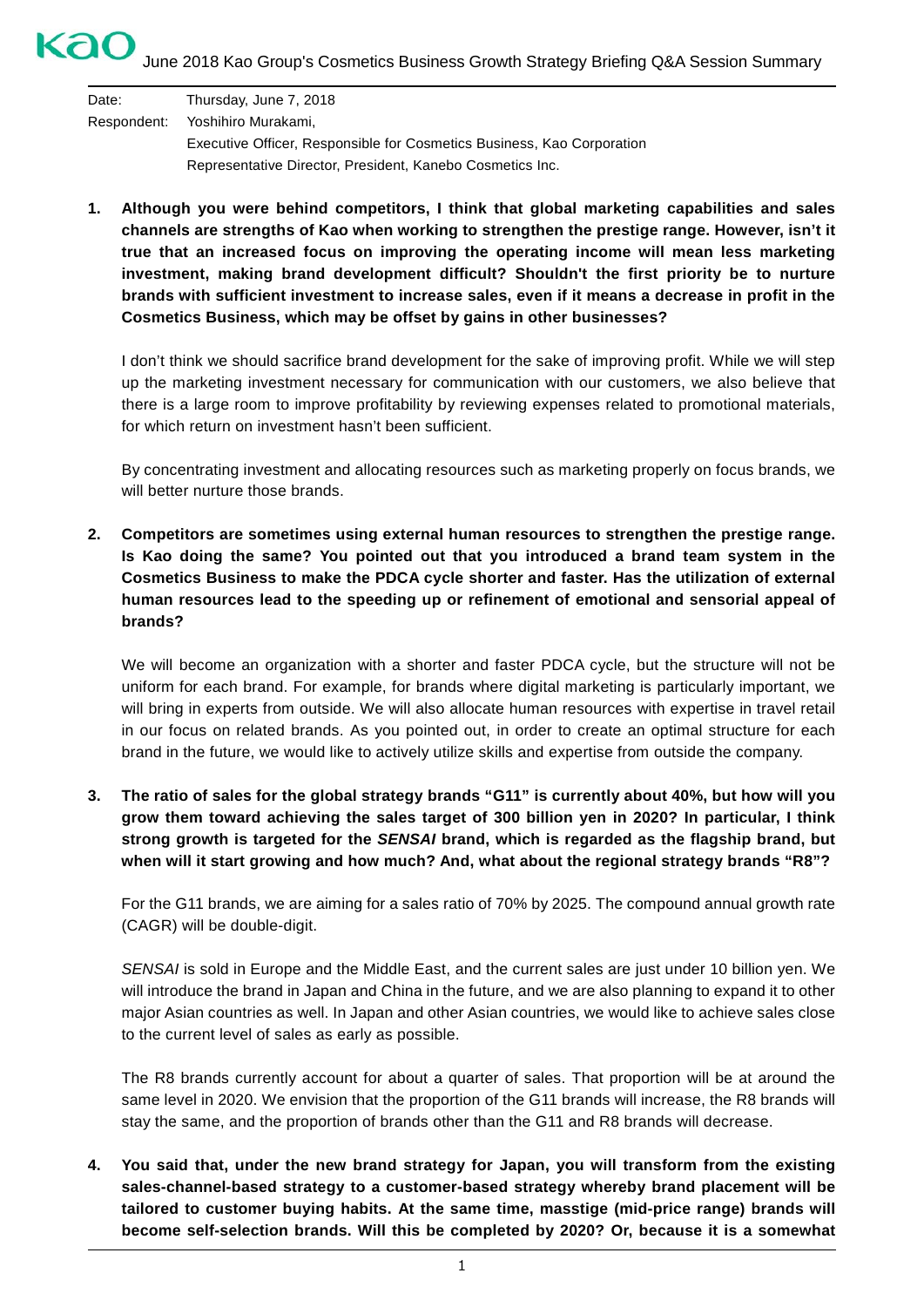## **long-term strategy, will the transformation of mid-price range brands to self-selection brands start with product development and marketing this year?**

It will take about two years to review the mid-price range brand strategy, including the product line, product specifications, and how the packaging looks, etc. We will start with what we can do right away, such as reviewing communication.

We will phase out approximately two-thirds of brands other than the G11 and R8 brands one-by-one over the course of the four years to 2022, while properly advising our customers regarding alternative brands. The remaining one-third of the brands is prominent brands with distinctive identities, so we would like to continue with them for the time being.

### **5. What is the current sales mix of travel retail and e-commerce (EC), and what is the target for 2020? What are the leading brands in each?**

Our travel retail initiatives are significantly behind our competitors, and the proportion of sales is about 5%. We aim to increase that to 10% in 2025. We attended the Tax Free World Association (TFWA) Asia Pacific Exhibition & Conference, held in Singapore in May this year, and engaged in direct business negotiations. We want to strengthen this sales channel as soon as possible. We will nurture the G11 brands in particular.

The proportion of EC sales is also about 5%. Our decision to enter the EC channel was late. We are currently strengthening our efforts. In the cosmetics market in Japan, the ratio of EC sales is about 20%, but for Kao Group as a whole it is about 5%. We want to increase this to 15% in 2025.

We have been slow to engage in travel retail and EC, the channels that are most important going forward for our global brands. In other words, there is considerable room for growth, so we will totally commit ourselves.

**6. In the Cosmetics Business for the first quarter of fiscal 2018, sales in China increased by 40% year on year, while sales in Japan were down year on year. How do you see growth by region toward the 2020 target?**

CAGR by 2020 will be +3% for Japan, +16% for Asia and +5% for Europe. We will continue to grow considerably in Asia, mainly in China.

#### **7. It appears that you have targets for 2020 and 2025, but as 2020 is a milestone, have specific plans been made right up until 2025?**

Although our brand strategy has been devised with a vision for 2025, it is difficult to set target figures for 2025 because of the considerable changes that will occur between now and then, so we have devised these plans for 2020.

### **8. Which of the 2020 targets is being prioritized, sales or operating margin? A sales CAGR of +3 or +4% seems easy, while improving the operating margin from just over 4% to 10% looks to be difficult.**

We anticipate that improvements in the operating margin can be achieved through various measures including optimization of costs. We will work to expand sales in the prestige brands and mass brands of the G11. However, at present, since the proportion of the R8 brands and other mid-price brands in Japan is large, we believe there is a risk of falling short of the plan depending on whether the transformation to self-selection brands is successful.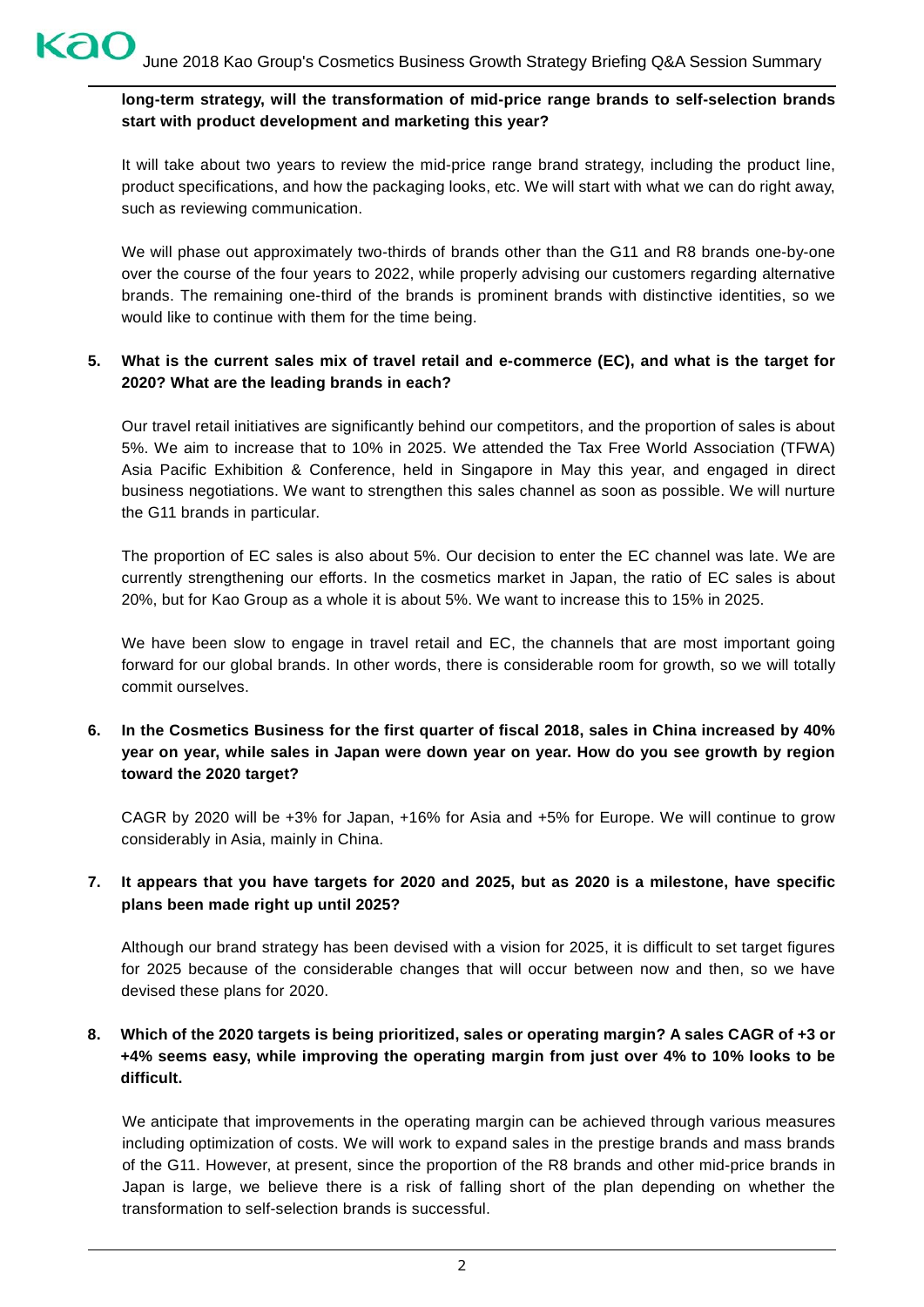**9.** *Sofina***,** *est the lotion* **and** *SOFINA iP* **are doing well, but how will you add emotional and sensory appeal to** *est* **and how do you plan to develop it in the future?**

Those products are symbolic of Kao style, but, these cosmetics require allure and a sense of excitement. We need to increase the appeal of these cosmetics, including by changing creators and exchanging personnel in the marketing, and I believe that theory and skin science alone will not be enough. We will make new offerings for both *est* and *SOFINA iP* from 2019.

**10. You said that the plan is to thoroughly expand the G11 brands. For example,** *SENSAI* **will expand to Japan in 2019 and to China in 2020. Can this not take place a little sooner? How can the plan be accelerated?**

With regard to the introduction of new brands and new products accompanying the change in strategy, product development will get underway around autumn next year at the earliest because of regulatory procedures. Other than that, we have started doing what we can right away.

### **11. Does this mean that, rather than expanding** *SENSAI* **to Japan and China as is, you will release products that are different from those in Europe?**

There are two ranges of *SENSAI* in Europe – products in the 10,000-yen price range and products in the 30,000 to 40,000-yen price range. However, we will build a global strategy line around the middle price range of about 20,000 yen, and, as the core line, we will introduce it as one of two lines to Japan, together with the products in the 30,000 to 40,000-yen price range.

## **12. Sales in the Cosmetics Business are not growing and profitability is low, despite the fact that there are many growing brands among the G11 brands, which account for 40% of sales. Is this due to weak performance of the R8 brands? What is the development strategy for the R8 brands?**

With regard to profitability, major issue stems from the mid-price range. We must reform our high cost structure, which includes completing the transformation to self-selection brands. We will proceed with structural reforms in the mid-price range by allowing the G11 brands to grow and increasing the proportion of sales.

#### **13. I think there are also some R8 brands for which sales must be raised. For example, what is the growth strategy for** *LUNASOL* **makeup brand and specialty store brands?**

The R8 brands are also important brands, and we will properly invest in them and strengthen marketing. Up to now, we have invested in many brands in a fairly uniform manner, but now we will concentrate on our top priority, the G11 brands, followed by the R8 brands. Marketing investment in *LUNASOL* and others was insufficient, so we will strengthen this aspect as well.

#### **14. If Euromonitor's five-year forecasts for regional cosmetics market growth by the year 2022 are not realized, which of the G11 brands will be prioritized for growth?**

Based on Euromonitor's forecasts for the cosmetics market over the next five years, we see little growth in Japan, but substantial growth in the rest of Asia.

All G11 brands are important. However, they can be divided into the eight brands shown in the top of the pyramid and the three brands in the bottom. [Refer to slide 22 of the presentation materials] For the three mass brands shown in the bottom, *KATE*, *freeplus* and *Curél*, sales are large and growth potential is large in absolute terms. We believe they can grow significantly if our production capabilities are in place.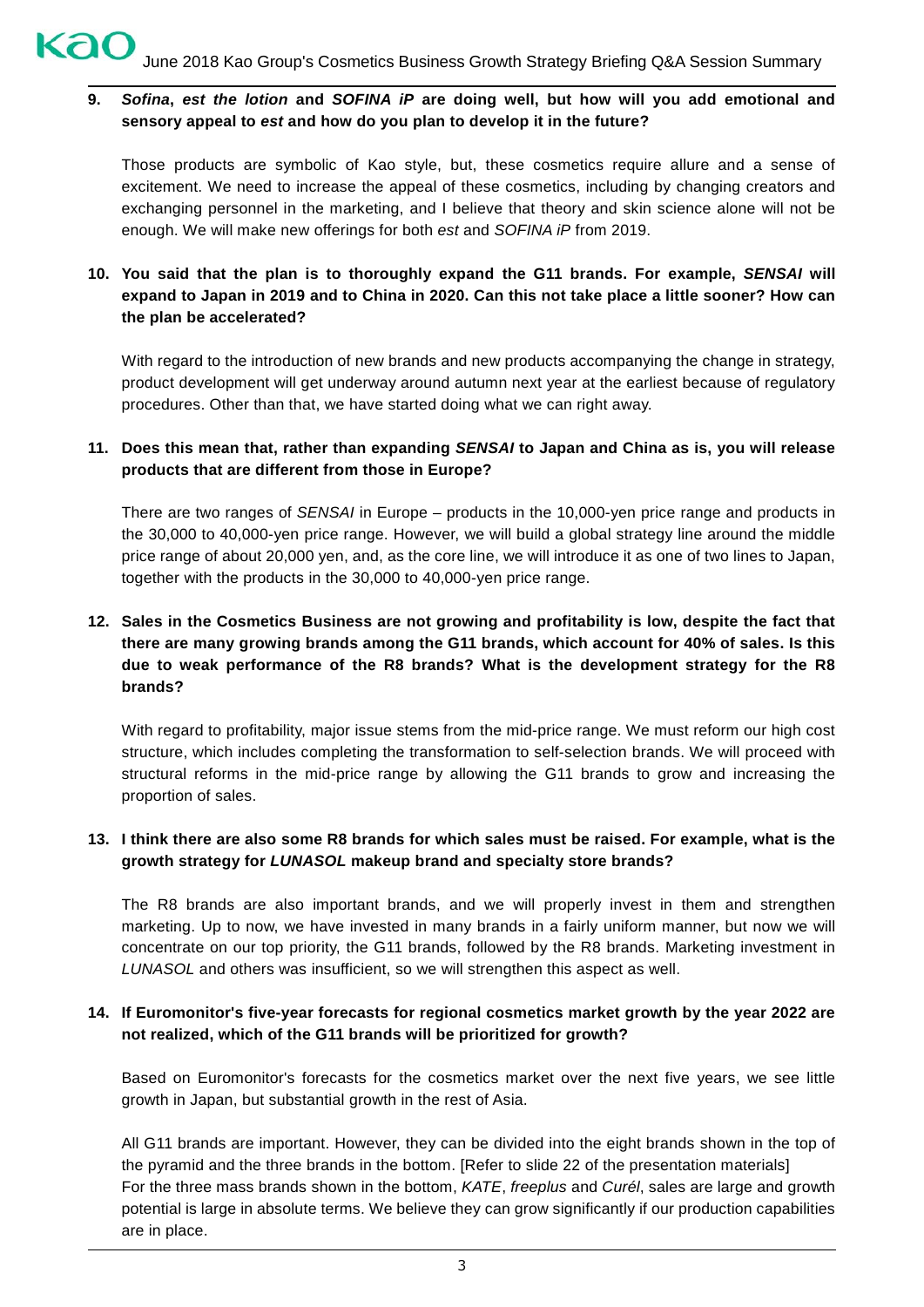For the eight brands shown in the top, we have the targets sharply in focus, and as they are brands that do not target the mass market, we will make them shine, not just in terms of sales scale, but in terms of unique identities. We are not considering the introduction of super-prestige *SENSAI* brand at many brick-and-mortar stores in Japan. We are thinking about totally new and different types of marketing. The focus is on makeup with *RMK* and *SUQQU,* and skincare with *est* and *KANEBO*, while *MOLTON BROWN* has its own unique position.

**15. You are targeting an operating margin of 10% in 2020, but what drives most in achieving that? Is it the improvement of the operating margin of the G11 brands? Or through structural reforms in the mid-price range and cost efficiency gains, as operating margin won't improve much due to large investment in the G11 brands? Or from scrapping brands with low profitability?**

Improvement in the operating margin due to structural reforms in the mid-price range is important. At the same time, we will improve profitability by growing the highly-profitable G11 brands.

## **16. You say you will increase advertising expenses and sales promotion expenses to create strong brands, but how will the ratio of sales to marketing expenses change between now and 2020? How will the G11 brands' share of marketing expenses change?**

Currently, marketing expenses are about 20% of sales, but since there are issues with how these expenses are used, we feel that a review is important. We will increase efficient marketing investment to strengthen the brands.

In addition, in this day and age, the scale of marketing expenses does not necessarily correspond to growth in market share, and even without the use of marketing expenses, a single online review can lead to strong sales. In addition, if it is a unique new product, making it available on EC sites ahead of offline shops may mean that it gets good reviews, which will spread via social media. It is also necessary to think about how to disseminate information on the Internet, and to consider attractive exclusive items and techniques for EC channels. We will create a team that can take on the challenge of a new marketing method, with new ideas.

## **17. You said that the sales ratio of the G11 brands is about 40%, the R8 brands about 25%, and the rest 35%, but are marketing expenses allocated at a level proportional to sales? How will they be allocated to the G11 brands, the R8 brands and other brands toward 2020?**

Although I cannot speak in quantitative terms, by improving the efficiency of marketing expenses, we can shift marketing investment to the G11 brands without significantly increasing the total amount. I think there is much that we can still do under the current marketing expense ratio, rather than just increasing the marketing expenses for brand building.

#### **18. What level of sales will each of the G11 brands grow to?**

We expect sales of each of the eight brands other than the three mass brands to grow to a scale of about double the current 10 billion yen level sales. The sales of each of the three mass brands are about 20 billion yen. These brands will also be strengthened.

#### **19. What typical items are selling well for each major brand?**

*RMK* and *SUQQU* are makeup-centric brands. *SUQQU* is strong in base makeup with cream-type foundations, while *RMK*'s strength lies in foundations and lipsticks. *est* has been doing well with *est the lotion*, which was launched last year. For *KANEBO*, main identities lie on creams featuring unique technology. *SOFINA iP*'s beauty serum is the best-selling product in its category in Japan. *MOLTON*